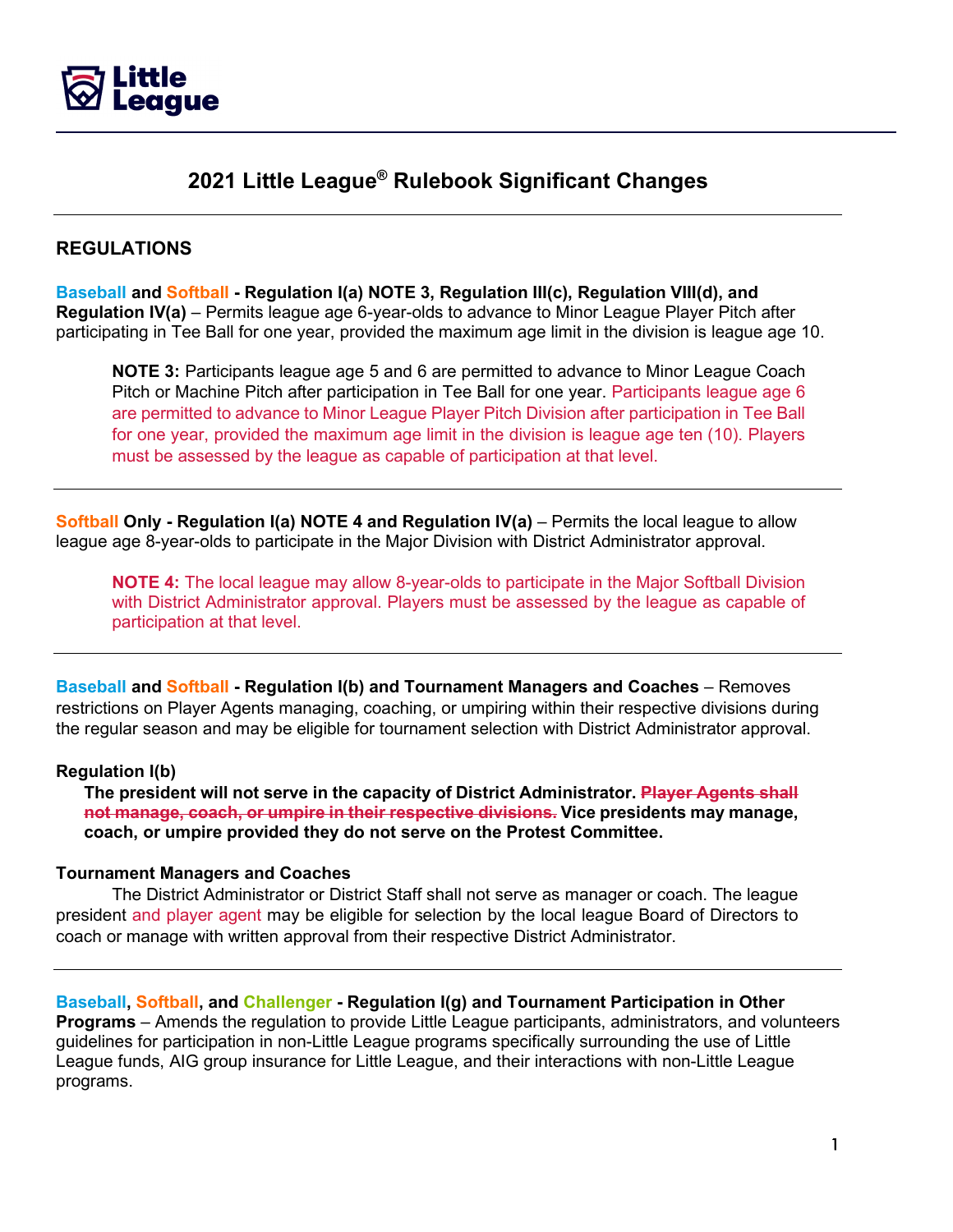

- **(g) Participants, administrators, and volunteers are permitted to participate in other baseball and softball programs while participating in Little League as long as the following policies are followed:**
	- **1. Any funds raised using the name or trademarks of Little League must only be used for Little League activity.**
	- **2. Any purchases for non-Little League programming or for individuals participating in a non-Little League program shall not use League funds.**
	- **3. Such participation may not represent the local Little League in any way, including the wearing of team Little League uniforms, use of equipment purchased by the league or use of local Little League program's name or official marks. Any expenses for a team(s) and/or individual(s) to participate in non-Little League programs is the responsibility of that team and/or individual(s).**
	- **4. Participation in non-Little League programming is not insured or covered under the AIG group insurance program for Little League, and the administrators organizing such activities should obtain separate insurance coverage for any non-Little League participation.**

**Any violation of this regulation by the local Little League may result in revocation of the league's charter and/or suspension of tournament privileges for the league or individuals associated with such team. An individual, or a group of such individuals, that participates in a non-Little League program, club, tournament, event, or game, are subject to the provisions of this Regulation, Regulation IV(a) Note 2, and the provisions of the Tournament Rules and Guidelines regarding "player participation in other programs;" pertaining to player eligibility requirements for Little League International Tournament play.**

### **Player Participation in Other Programs**

Any violation of Regulation I(g) by the local Little League may result in revocation of the league's charter and/or suspension of tournament privileges for the league or individuals associated with such team. An individual, or a group of such individuals, that participates in a non-Little League program, club, tournament, event, or game, are subject to the provisions of Regulation I(g) and Regulation IV(a) Note 2.

**Baseball and Softball - Regulation I(a) NOTE 3 and Regulation IV(a)** – Permits league age 15-yearolds to participate in the Junior Division and restrict pitching.

**NOTE 3:** The local league may allow 15-year-olds to participate in the Junior League Division for the regular season only if the player's skill level is assessed appropriate for that division. A local league Board may prohibit the 15-year-olds from pitching in the Junior Division.

**Baseball and Softball - Regulation I(a) NOTE 4 and Regulation IV(a)** – Permits the local league to allow 12-year-olds to participate in or dual roster in the Senior Division.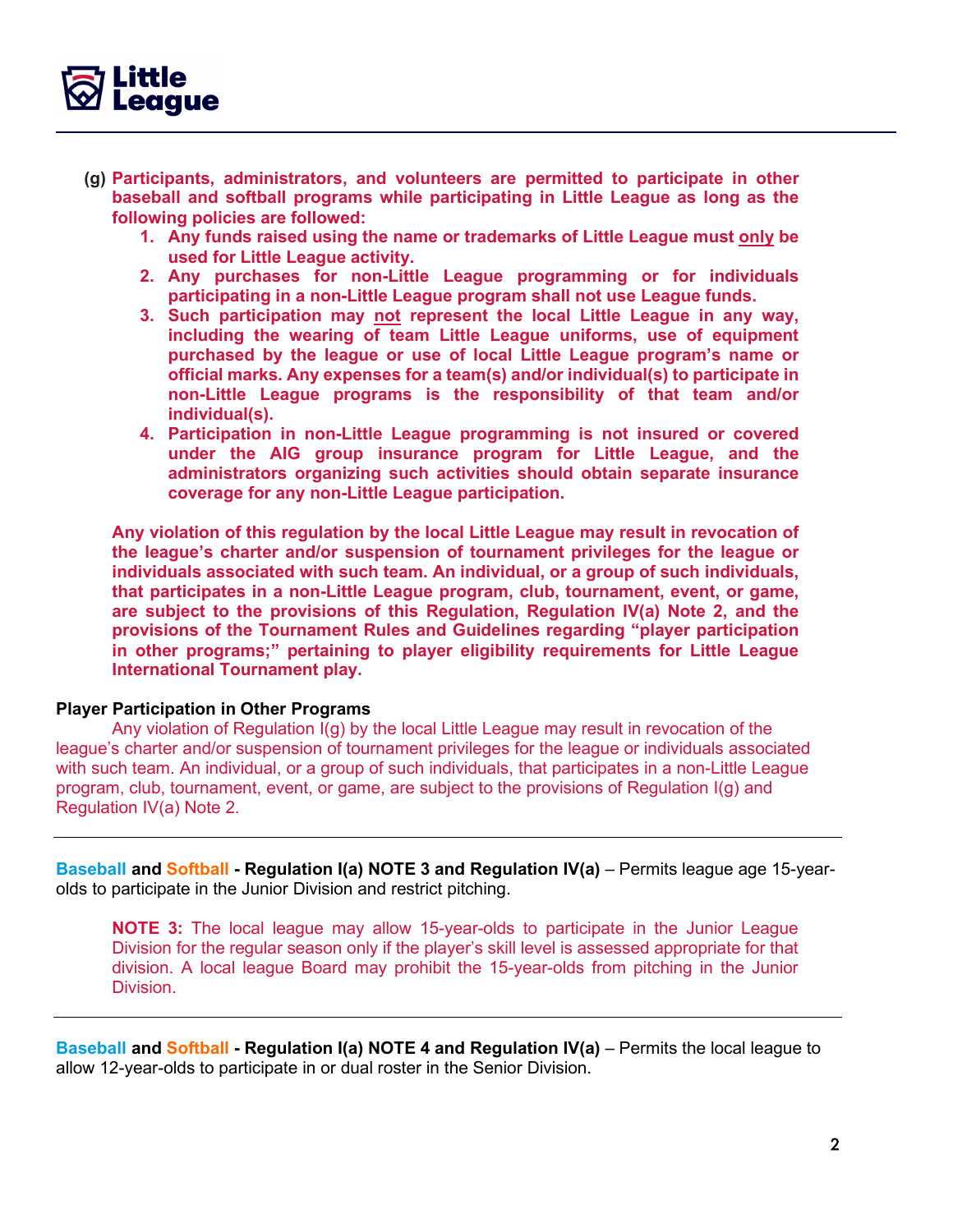

**NOTE 4:** The local league may allow 12-year-olds to participate in or dual roster in the Senior League Division. Players must be assessed by the league as capable of participation at that level.

### **Baseball and Softball**

**Regulation III(a)** – Reduces the minimum number of players on a regular season roster for the Major, Intermediate (50-70) Baseball, Junior, and Senior Divisions.

**Regulation III(a)** – Allows a league to roster up to 20 players on an Intermediate (50-70) Baseball, Junior, or Senior Division team if only fielding one regular season team.

**Regulation III(a)** – Allows leagues to vary roster size in a particular division by one (1) player.

(a) The league shall, at least 10 days prior to the first regular game, establish the number of players on each team. No team may have more than 15 players nor less than 10 9. **NOTE:** Rules 1.01, 3.03 NOTE 3, 4.16 and 4.17 apply regardless of roster size. **EXCEPTION: Intermediate (50-70) Division/Junior/Senior:** A league may roster up to 20 players if fielding only one regular season team.

**Tee Ball and Minor League:** There will be no minimum or maximum established at the Tee Ball and Minor League levels. Roster size of 8-10 players is recommended. **NOTE:** If a local league elects to roster less than nine (9) players at the Tee Ball and/or Minor League levels, rules 3.03 Note 3, 4.16, and 4.17 do not apply.

The manager of a team must, at least five days prior to the first regularly scheduled game, register the Regular Season team roster. The number of players on a roster in a particular division shall not vary by more than one (1).

**Baseball and Softball - Regulation IV(i), Rule 2.00, and Tournament Rule 9** – Revises mandatory play to require a player to run the bases after one at-bat, if they reach base, until they are retired, score, or the inning or game ends. During the International Tournament, a player removed prior to meeting the running portion of their Mandatory Play requirement will be treated as an improper substitute.

**(i) Mandatory Play:** Every rostered player present at the start of a game will participate in each game for a minimum of six (6) defensive outs and bat at least one (1) time. For the purposes of this rule, "six (6) defensive outs" is defined as: A player enters the field in one of the nine defensive positions when his/her team is on defense and occupies a defensive position while six outs are made; "bat at least one (1) time" is defined as: A player enters the batter's box with no count and completes that time at bat by being retired, retired as a batter-runner or runner, scores, or the inning or game ends. or by reaching base safely.

**PENALTY:** The player(s) involved shall start the next scheduled game, play any previous requirement not completed for Section (i), and the requirement for this game before being removed.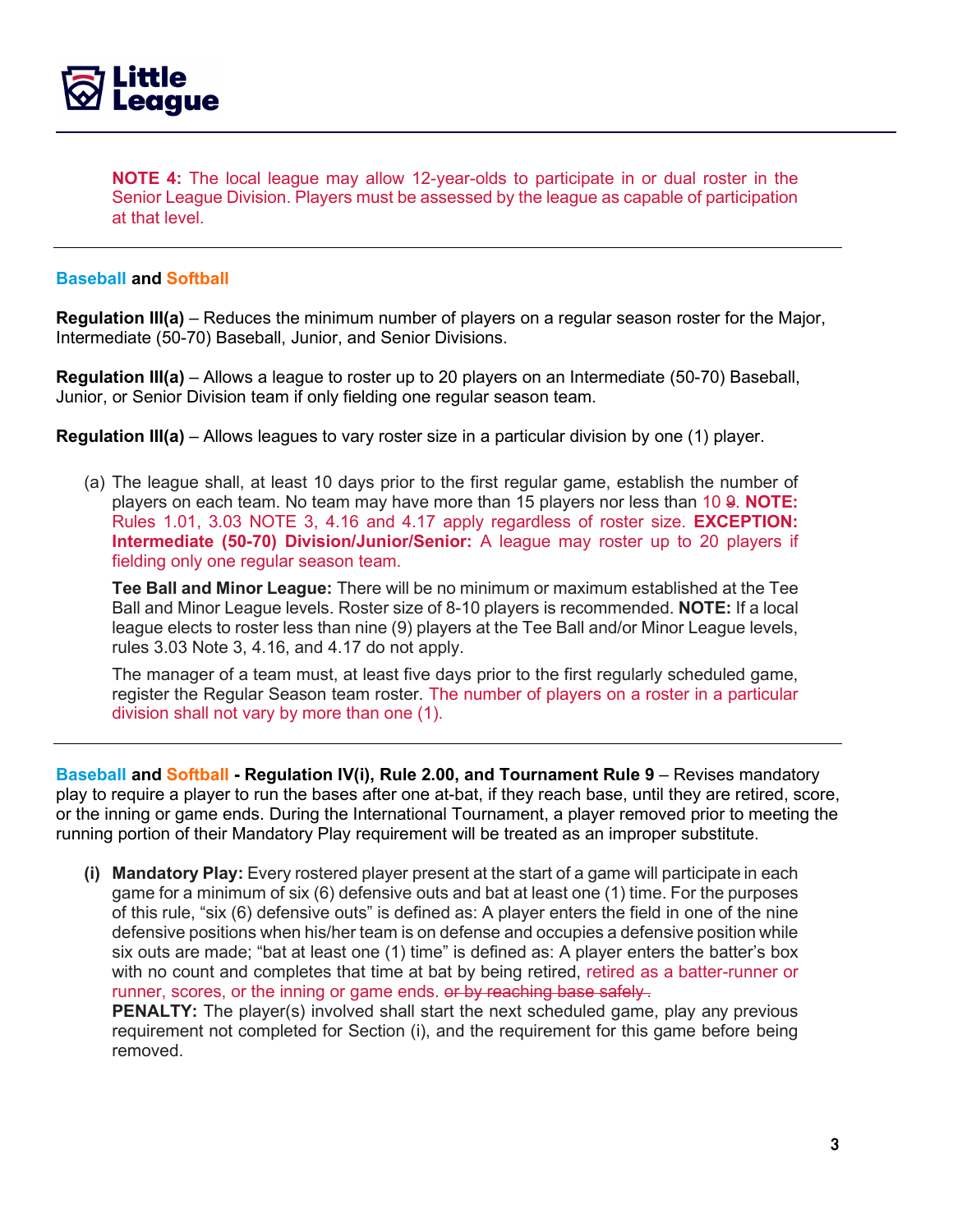

An AT-BAT, for the purposes of meeting the requirements of Mandatory Play (if applicable), is when a batter assumes the position of a batter with no count and is retired, retired as a batterrunner or runner, scores, or the inning or game ends.

### **Baseball and Softball - Tournament Rule 9:**

- d. **Failure to meet the mandatory play requirements in this rule is a basis for protest. If one or more players on a roster do not meet this requirement, and if protested or brought to the Tournament Committee's attention, in the removal of the team's manager, without replacement, for the remainder of the International Tournament. EXCEPTION: A player removed prior to meeting the running portion of their Mandatory Play requirement will be treated as an improper substitute. Additional penalties (including but not limited to forfeiture of a game, additional mandatory play requirements for players who failed to meet mandatory play, and/or disqualification of the team or coaches from further tournament participation) may be imposed**
- e. **For the purposes of this rule, "six (6) consecutive defensive outs" is defined as: A player enters the field in one of the nine defensive positions when his/her team is on defense and occupies a defensive position while six consecutive outs are made; "bat at least one (1) time" is defined as: A player enters the batter's box with no count and completes that time at bat by being retired, retired as a batter-runner or runner, scores, or the inning or game ends. or by reaching base safely .**

**Baseball and Softball - Regulation IV(i) NOTE 4** – Permits a local league to update Mandatory Play for all divisions if 15-20 players are rostered and available to participate in a game.

**NOTE 4:** If a league uses 15 to 20 player rosters and 15 or more eligible players are at a game, the league may reduce the Mandatory Play Rule to three (3) defensive outs and one (1) at bat per game.

**Baseball and Softball - Regulation V(c)** – Permits local leagues to utilize age-appropriate players from within the division or one age division below to create a player pool to be used when teams face a shortage of rostered players for a regular season game.

### (c) **Alternate method of operation**

To aid leagues that are having a difficult time getting enough players for their regular season teams the following option is available: A pool of players from existing regular season teams can be created with players that are willing to participate in extra games during the regular season when teams face a shortage of rostered players for a regular season game within their respective division or one division below, who are age appropriate and have been assessed capable. Pool players may return to their respective division and all other guidelines must be followed as outlined. **BASEBALL EXAMPLE:** Minors to Major Division, Major Division to Intermediate (50-70) Division, etc. **SOFTBALL EXAMPLE:** Minors to Major Division, Major Division to Juniors, etc.

**NOTE:** Players may not be "borrowed" from an opponent. They must be assigned by the player agent.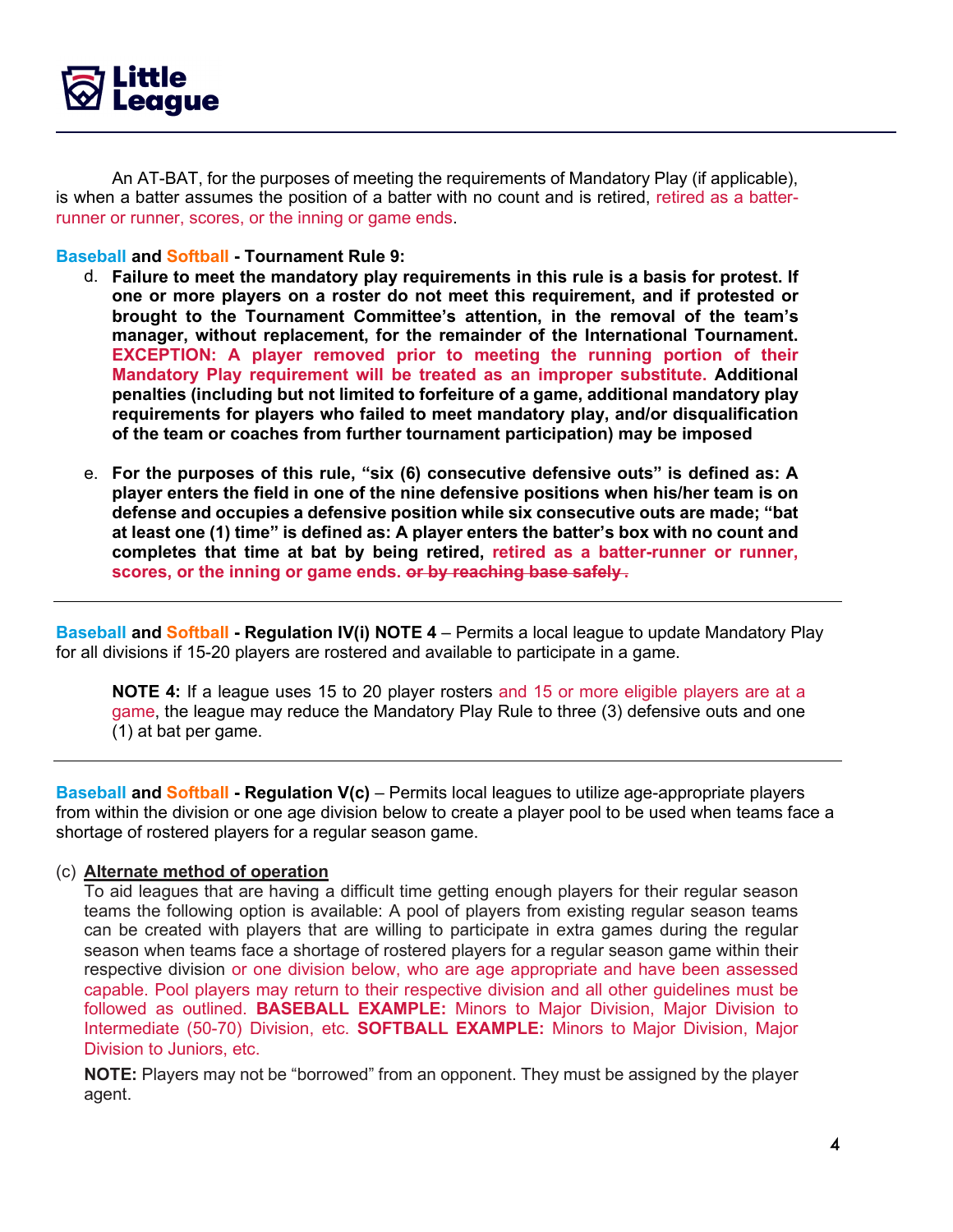

# **Guidelines:**

- 1. The league's player agent will create and run the pool. The league's player agent will use the pool to assign players within their respective division to teams that are short of players on a rotating basis.
- 2. Managers and/or coaches will not have the right to randomly pick and choose players from the pool within their respective division.
- 3. Under this option, when a player participates in a game on a team other than his/her own team, such player will not be permitted to pitch in that game.
- 4. Pool players that are called and show up at the game site must play at least nine (9) consecutive defensive outs and bat once.

**Baseball Only - Regulation VII(d) and Rule 4.12(d)** – Permits a local league to schedule and play one (1) doubleheader for Minors and up to two (2) doubleheaders for Majors in a calendar week.

(d) **Minor (Player Pitch):** A team may play one (1) doubleheader in a calendar week. **Little League (Major) Division:** A team may play two (2) doubleheaders in a calendar week. No team shall play three games in a day.

**Baseball and Softball - Regulation VII(h), X(c)**, **4.10 and 4.11** – Allows a local league to establish time limits for games, regardless of number innings played, that will still qualify towards Regular Season games played and a player's Tournament eligibility.

# **Regulation VII:**

(c) **Minor (Player Pitch) Little League (Major) Division and above:** A local league may establish that games will consist of six (6) **innings [Intermediate (50-70) Division/Junior/Senior:** seven (7) innings], or meet regulation as outlined in 4.10 and 4.11, or meet a minimum 1 hour and 45-minute time limit. Any inning which has been started prior to the time limit expiring will be completed. No new inning will begin once the time limit has expired.

**Coach Pitch/Machine Pitch Minors and Tee Ball:** A local league may impose a time limit on games regardless of the number of innings played. It is recommended that no league standings be kept, and no championship games be played.

A.R. – District Administrators overseeing interleague play activities and local Little League programs may establish a minimum 2-hour time limit for games in **Intermediate (50-70) Division/Junior/ Senior League**.

### **Regulation X:**

(c) When league size and limited field availability require leagues to schedule more than one game on the same day or night and on the same field. The league may be permitted to impose time limits on the games. A local league may establish that games will consist of six (6) innings **[Intermediate (50-70) Division/Junior/Senior:** seven (7) innings], or meet regulation as outlined in 4.10 and 4.11, or meet a minimum 1 hour and 45-minute time limit. Any inning which has been started prior to the time limit expiring will be completed. No new inning will begin once the time limit has expired. However, the game must meet requirements of Rule 4 .10 or 4 .11 to be official.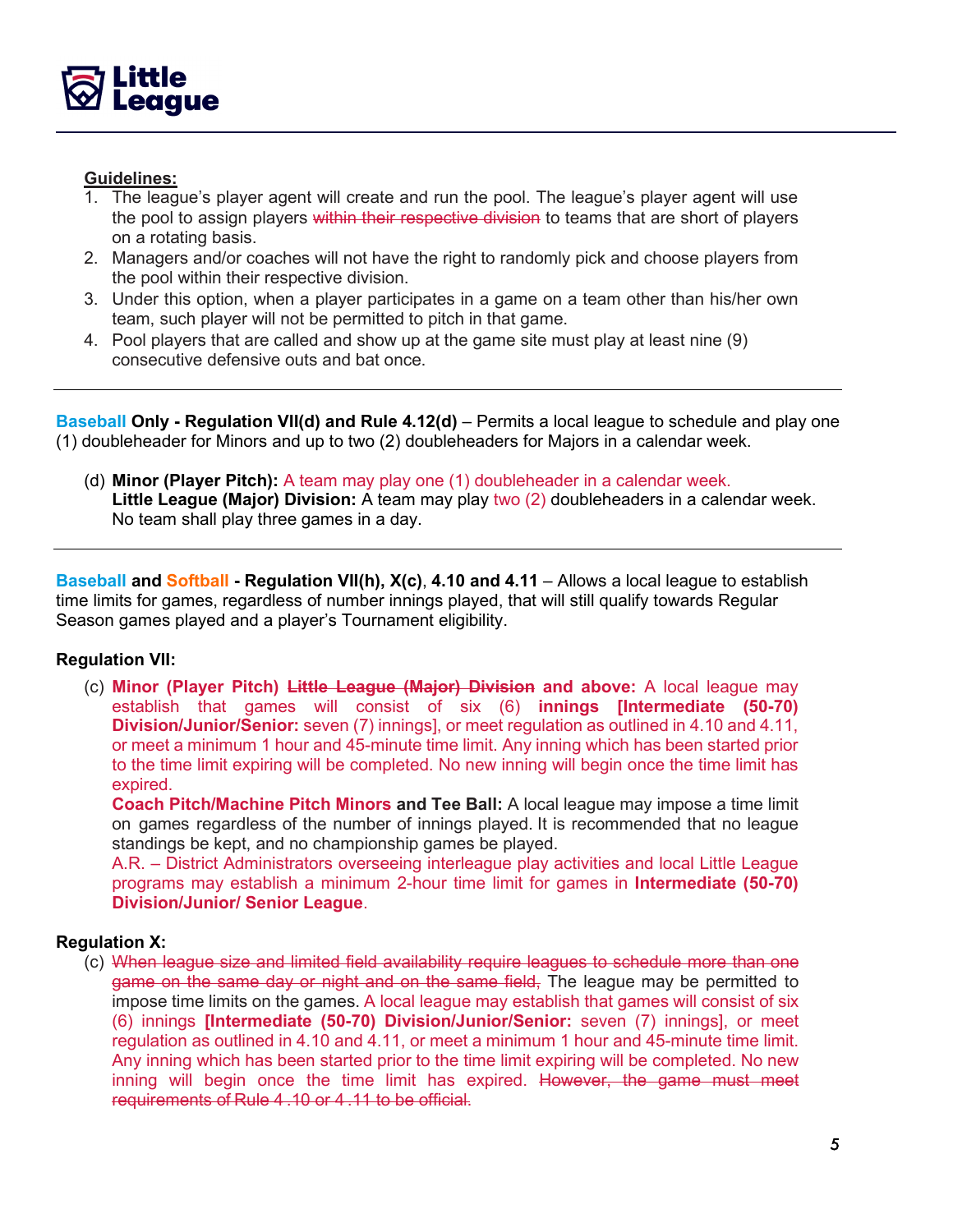

A.R. – District Administrators overseeing interleague play activities and local Little League programs may establish a minimum 2-hour time limit for games in **Intermediate (50-70) Division/Junior/ Senior League.**

### **4.10:**

- (c) If a game is called, it is a regulation game:
	- (1) If four innings **[Intermediate (50-70) Division/Junior/Senior League: five innings]** have been completed;
	- (2) **Local League Option:** If the game has been played for 1 hour and 45 minutes. Any inning which has been started prior to the time limit expiring will be completed. No new inning will begin once the time limit has expired.

A.R. – District Administrators overseeing interleague play activities and local Little League programs may establish a minimum 2-hour time limit for games in **Intermediate (50-70) Division/Junior/Senior League.**

- (3) If the home team has scored more runs in three and one-half innings **[Intermediate (50- 70) Division/Junior/Senior League:** four and one-half innings] than the visiting team has scored in four completed half-innings;
- (4) if the home team scores one or more runs in its half of the fourth inning [**Intermediate (50-70) Division/Junior/Senior League:** fifth inning] to tie the score.

**Baseball and Softball - Regulation IX(a) and Tournament Player Eligibility** – Permits Special Games to count towards team's Regular Season schedule and player's Tournament participation.

**Regulation IX(a)** – Revises approval of Special Games to be by the District Administrator.

- **(a) Special Games are defined as games that:** 
	- **1 . may be counted as non-regular season games,**

**and,**

- **2 . are not Little League International Tournament games, and,**
- **3 . involve only teams from chartered Little League programs, and,**
- **4 . have been approved in writing by the District Administrator.**

**Exception: Intermediate (50-70) Division/Junior League: Up to six (6) games played under Special Games against Little League teams may count towards players' Regular Season schedule. Senior League: Up to ten (10) games played under Special Games against Little League teams may count towards players' Regular Season schedule.**

**Games played under Special Games against Little League teams may count towards teams' and players' Regular Season schedule. Teams must schedule and play a minimum 12-game [Senior League: 10-game] season.**

**Baseball, Softball, and Challenger - Regulation IX(c)** – Removes the September 1 deadline for Special Games and permits Special Games with non-Little League teams who provide proof of acceptable insurance coverage.

(c) With the approval of the Charter Committee of Little League International, and on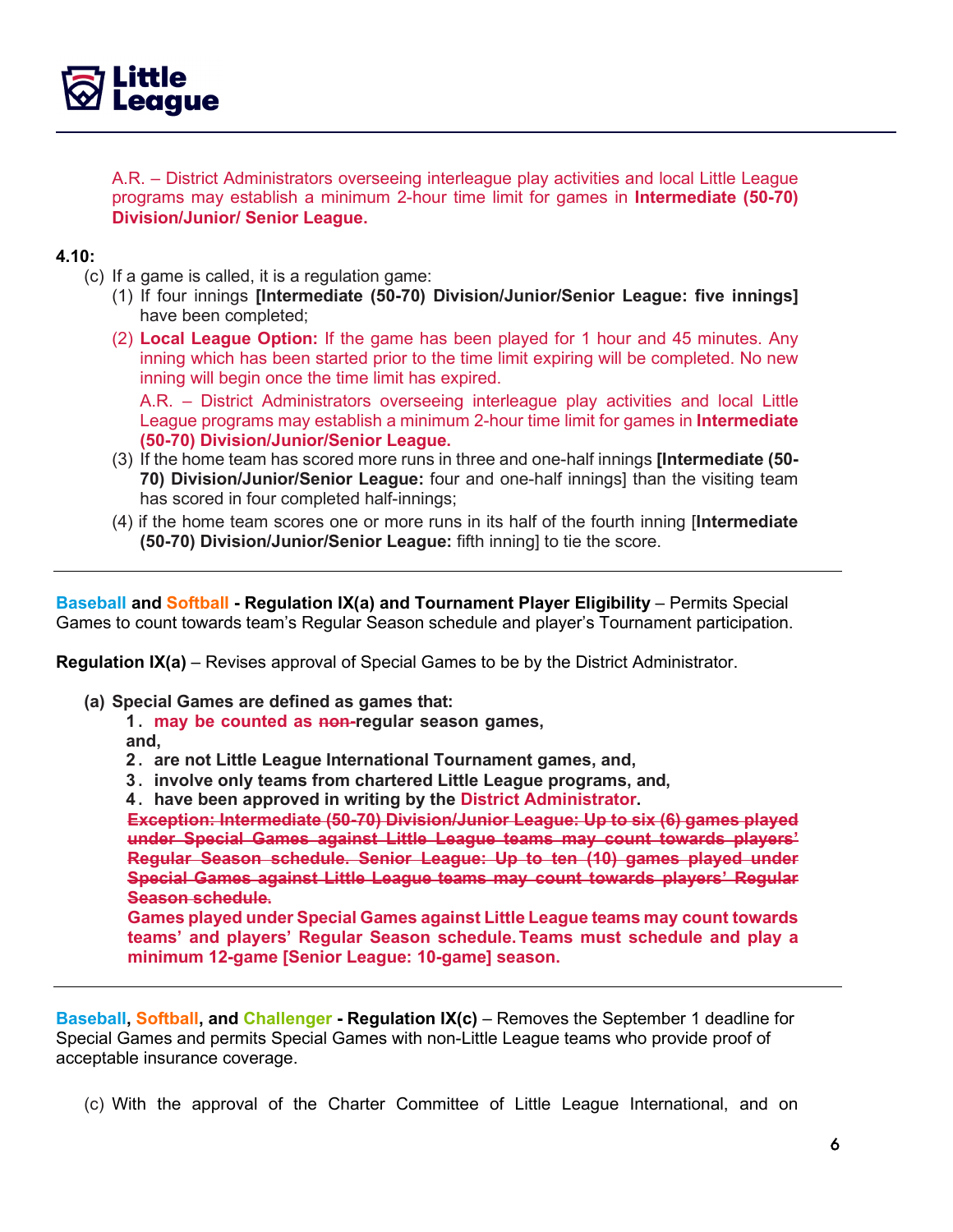

recommendation of the Regional Director and District Administrator, chartered leagues may engage in Special Games with Little League teams and/or non-Little League Teams, who have provided proof of acceptable insurance coverage as outlined in Regulation I(c)7.

**Baseball and Softball - Regulation XIV(b) A.R**. – Requires the on-deck batter to be positioned in the on-deck circle closest their dugout in the Intermediate, Junior, and Senior divisions.

**(b)** Uniformed players, news photographers, managers, coaches, and umpires only shall be permitted within the confines of the playing field just prior to and during games. Batboys and/or batgirls are not permitted at any level of play. Except for the batter, base-runners, and base coaches at first and third bases, all players shall be on their benches in their dugouts or in the bullpen when the team is at bat. When the team is on defense, all reserve players shall be on their benches or in the bullpen. **EXCEPTION:** The on-deck position is permitted in Intermediate (50-70) Division, Junior, and Senior League.

A.R. – **Intermediate (50-70) Division, Junior, and Senior League:** The on-deck batter shall be positioned in the on-deck circle closest to their dugout.

# **RULES**

**Baseball and Softball - 1.01 and 3.17** - Permits Tee Ball and Instructional Minor Divisions to utilize up to three coaches.

**Tee Ball/Minor League Instructional Division** is a game between two teams, under the direction of a manager and not more than three two coaches, played on a regulation Little League field in accordance with these rules, under the jurisdiction of one or more umpires.

### **Baseball and Softball**

**1.01, 4.04, 4.16, 4.17, and 6.05** – Permits a local league to start and play games with eight (8) players on each team. If implemented, the local league will determine if teams will be charged an out for the ninth (9<sup>th</sup>) position or skip over the ninth (9<sup>th</sup>) position without penalty.

**1.01** - Little League Baseball in all divisions is a game between two teams of nine players each, under the direction of a manager and not more than two rostered coaches, played on a regulation Little League field in accordance with these rules, under the jurisdiction of one or more umpires. **NOTE: Competitive Minor Leagues and above may use no more than nine players on defense. Local League Option:** A game may not be started with less than eight (8) players on each team. See Rules 4.16 and 4.17.

**4.04 -** The batting order shall be followed throughout the game unless a player is substituted for another. Substitutes must take the place of the replaced player's position in the batting order except as covered by Rule 3.03. A league may adopt a policy of a continuous batting order that will include all players on the team roster present for the game batting in order. If this option is adopted,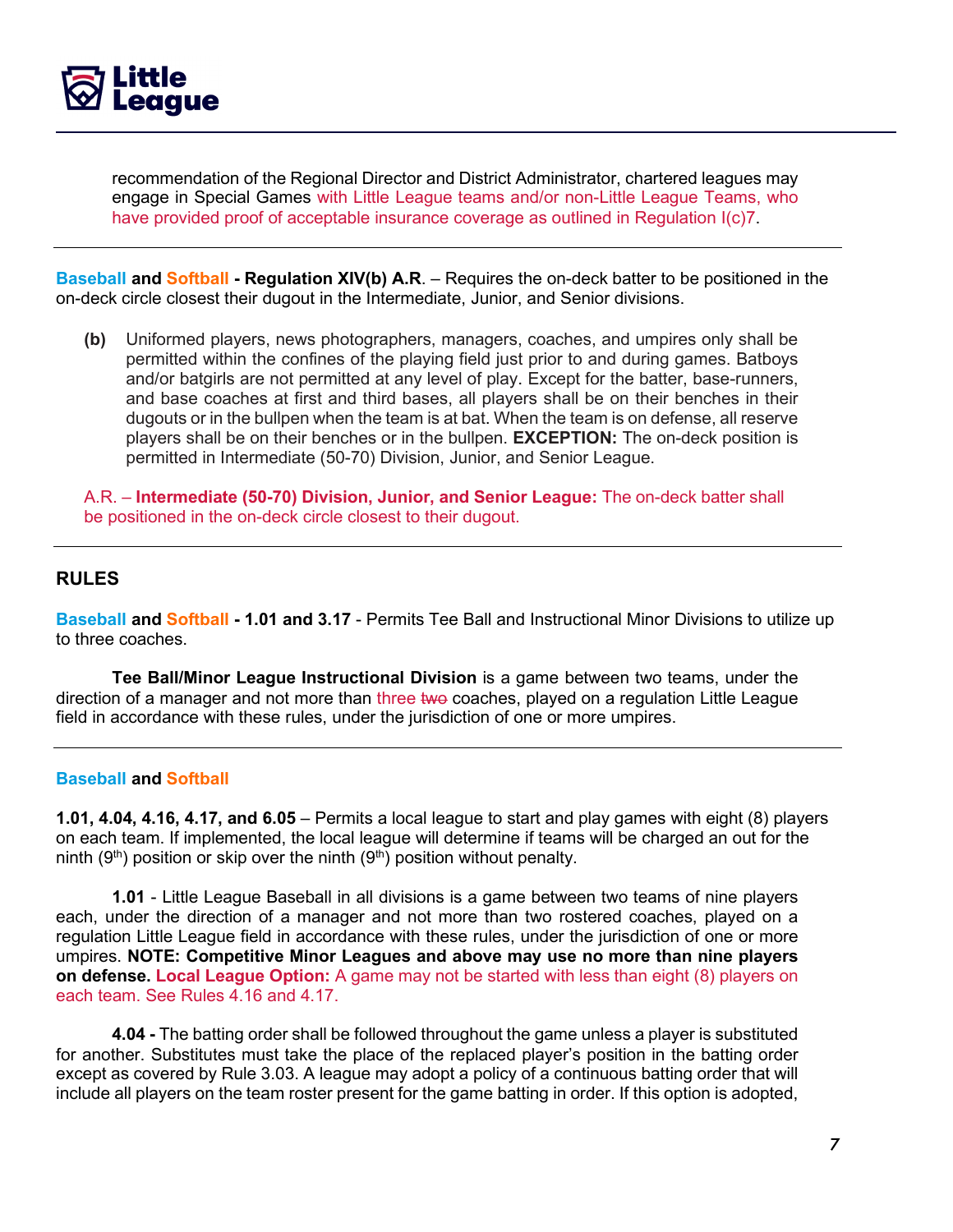

each player would be required to bat in his/her respective spot in the batting order. However, a player may be entered and/or re-entered defensively in the game anytime provided he/she meets the requirements of mandatory play. **NOTE 1: The continuous batting order is mandatory for all Tee Ball and Minor League divisions. NOTE 2:** For the Tee Ball and Minor League Divisions (and when the continuous batting order is adopted for other divisions), when a child is injured, becomes ill, or must leave the game site after the start of the game, the team will skip over him/her when his/her time at bat comes up without penalty. If the injured, ill, or absent player returns he/she is merely inserted into their original spot in the batting order and the game continues. Also, if a child arrives late to a game site, if the manager chooses to enter him/her in the lineup (see Rule 4.01 NOTE 2), he/she would be added to the end of the current lineup. **NOTE 3: Local League Option:**  When a league permits teams to start and play games with eight (8) players, the Board of Directors will determine if an out is called for the ninth (9th) position in the batting line-up each turn at bat or if the team may skip over the ninth (9th) position without penalty.

**4.16** - This shall not be grounds for automatic forfeiture, but shall be referred to the Board of Directors for a decision. **NOTE:** A game may not be started with less than nine (9) players on each team, nor without at least one adult manager or substitute manager. **Local League Option:** A game may not be started with less than eight (8) players on each team.

**4.17** - If during a game either team is unable to place nine (9) players on the field due to injury or ejection, the opposing manager shall select a player to re-enter the line-up. A player ejected from the game is not eligible for re-entry. If no players are available for re-entry, or if a team refuses to place nine (9) players on the field, this shall not be grounds for automatic forfeiture but shall be referred to the Board of Directors for a decision. **NOTE:** A game may not be continued with less than nine (9) players on each team. **Local League Option:** A game may not be continued with less than eight (8) players on each team.

### **6.05** - A batter is out when –

 **(m) Softball/(n) Baseball: Local League Option:** When a league permits teams to start and play games with eight  $(8)$  players, an out is called for the ninth  $(9<sup>th</sup>)$  position in the batting line-up each turn at bat. **NOTE:** The Board of Directors may determine if teams may skip over the ninth (9<sup>th</sup>) position without penalty;

### **Baseball and Softball**

**2.00, 3.04, and 7.14** – For the Regular Season, allows a local league to implement a courtesy runner for the pitcher and/or catcher of record when there are two (2) outs during the Regular Season.

**COURTESY RUNNER** is a player not currently in the batting order who may become a base runner for the pitcher and/or catcher provided there are two (2) outs in the half inning. See Rules 3.04 and 7.14(b) for conditions if adopted by the local league during the regular season. **NOTE:**  The same courtesy runner may not run for both the pitcher and the catcher at any time during the game.

**3.04 -** A player whose name is on the team's batting order may not become a substitute runner for another member of the team. A local league may permit a "courtesy runner" not permitted for the catcher and/or pitcher of record when there are two (2) outs. **Exception:** If the continuous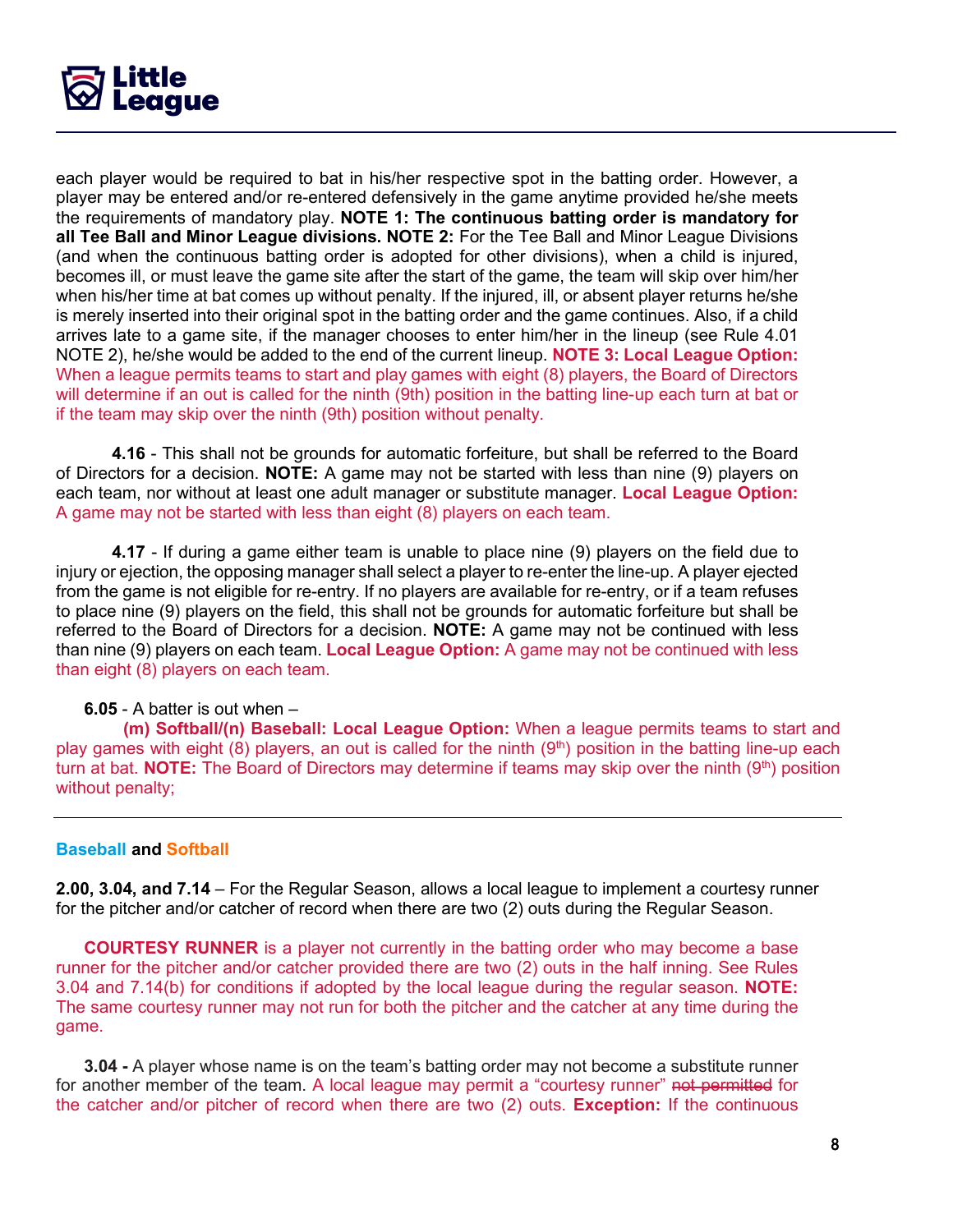

batting order is used, the "courtesy runner" may be in the team's batting order and must be the player in the batting order who made the last out. See 7.14(b).

**7.14 –**

- **(a) Special Pinch Runner:** Once each inning a team may utilize a player who is not in the batting order as a special pinch-runner for any offensive player. A player may only be removed for a special pinch runner one time during a game. The player for whom the pinch runner runs is not subject to removal from the lineup. If the pinch runner remains in the game as a substitute defensive or offensive player, the player may not be used again as a pinchrunner while in the batting order. However, if removed for another substitute that player or any player not in the lineup, is again eligible to be used as a pinch runner. A local league may adopt Tournament Rule 3(e) for 7.14. **NOTE:** Does not apply if the local league adopts the continuous batting order. See Rule 4.04.
- **(b) Courtesy Runner:** A local league may permit a "courtesy runner" for the catcher and/or pitcher of record when there are two (2) outs. A player whose name is on the team's batting order may not become a substitute runner for another member of the team. Neither the pitcher nor the catcher is subject to removal from the lineup. The same courtesy runner may not run for both the pitcher and the catcher at any time during the game. A courtesy runner must be reported to the plate umpire. **Exception:** If the continuous batting order is used, the "courtesy runner" may be in the team's batting order and must be the player in the batting order who made the last out.

**Baseball Only - 6.08(a)** – Allows a defensive team to "intentionally walk" a batter at any time during the at-bat in the Minor and Major Divisions of Baseball.

**6.08 -** The batter becomes a runner and is entitled to first base without liability to be put out (provided said runner advances to and touches first base) when -

- (a) (1) four "balls" have been called by the umpire; ball is live and base runners may advance; or,
	- **(2) Minor/Major Division:** Prior to a pitch being thrown, The defense elects to "Intentionally Walk" the batter by announcing such decision to the plate umpire. The request may be made prior to or during the at-bat.

**NOTE 1:** Such notification must be made by the defensive manager. The manager must request and be granted "time" by the umpire and then inform the umpire of the defense's intent to walk the batter.

**NOTE 2:** The ball is dead and no other runners may advance unless forced by the batter's award. Four (4) The appropriate number of "balls" needed based on the count on the batter at the time of the manager's request to complete the Intentional Walk pitches will be added to the pitch count.

**Softball Only - 6.08(a)** – Permits a defensive team to "intentionally walk" a batter in all divisions of softball.

**6.08** - The batter becomes a runner and is entitled to first base without liability to be put out (provided said runner advances to and touches first base) when -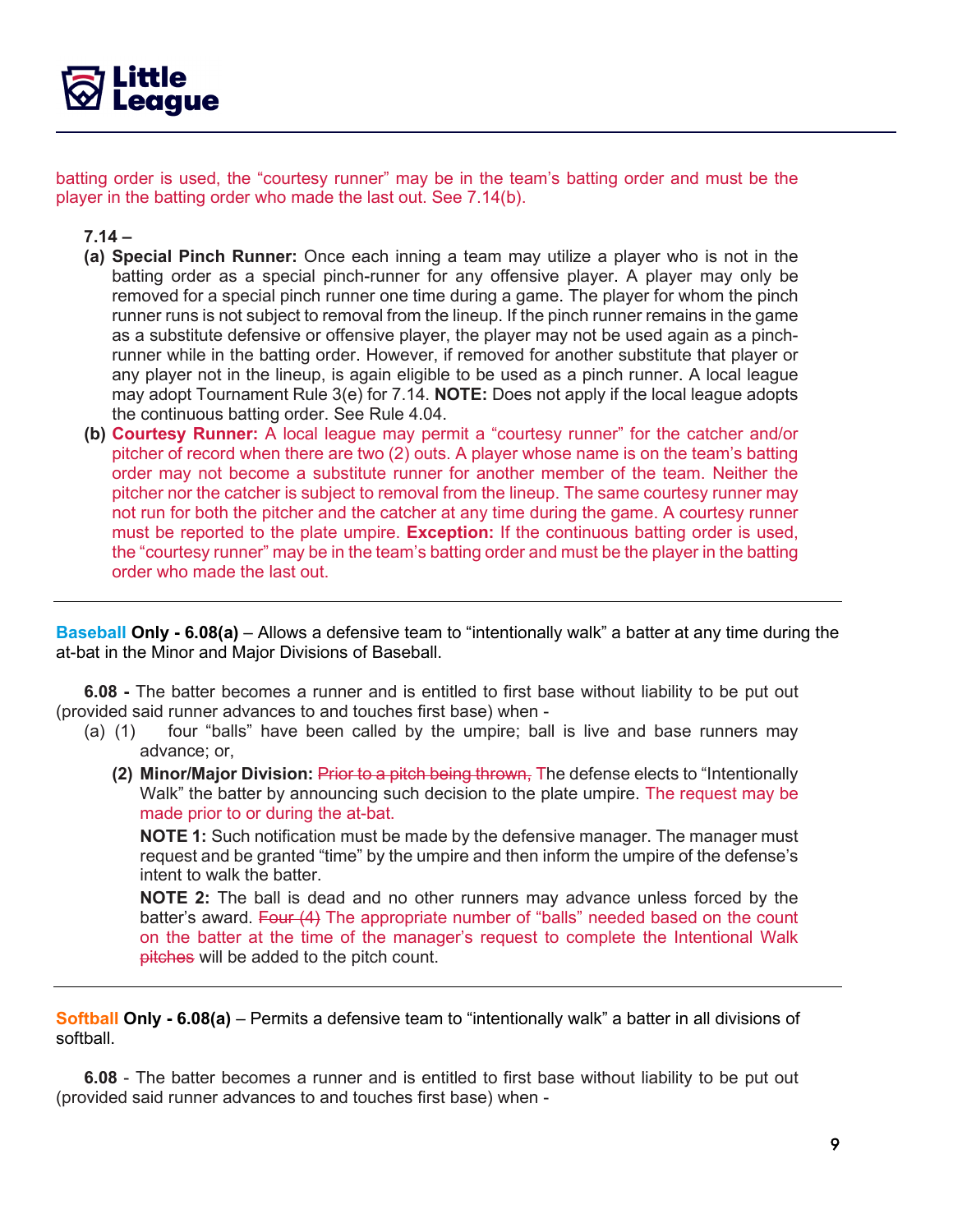

- (a) (1) four "balls" have been called by the umpire; the ball is live and in play. Base runners may advance;
	- (2) The defense elects to "Intentionally Walk" the batter by announcing such decision to the plate umpire. The request may be made prior to or during the at-bat. **NOTE 1:** Such notification must be made by the defensive manager. The manager must request and be granted "time" by the umpire and then inform the umpire of the defense's intent to walk the batter.

**NOTE 2:** The ball is dead and no other runners may advance unless forced by the batter's award.

**Softball Only – Rule 8.01(g) A.R. 2 –** Permits the pitcher to remove him/herself from the pitcher's plate with either foot first prior to the hands being brought together.

A.R. 2 - For the pitcher to remove himself/herself from the pitching position 1) before the hands have been brought together as noted in 8.01(f), the pitcher may legally step back from the pitcher's plate with either foot;

**Softball Only** - **Rule 8.01 and 8.05 Penalty** – Revises the penalty for an illegal pitch within the Junior and Senior Softball Divisions to be a ball on the batter and no effect on any base runners.

**PENALTY:** The penalty imposed for violation of all subsections of rule 8.01, with the exception of subsection (i), is an illegal pitch. Violation of (i) is ruled as a No Pitch. **Minor/Major Divisions:** The pitch shall be called a ball. If a play follows the illegal pitch, the manager of the offense may advise the plate umpire of a decision to decline the illegal pitch penalty and accept the play. Such election shall be made immediately at the end of the play. However, if the batter hits the ball and reaches first base safely, and if all base runners advance at least one base on the action resulting from the batted ball, the play proceeds without reference to the illegal pitch. **Junior/Senior League:** The pitch shall be called a ball and all base runners advance one base without liability to be put out. If a play follows the illegal pitch, the manager of the offense may advise the plate umpire of a decision to decline the illegal pitch penalty and accept the play. Such election shall be made immediately at the end of the play. However, if the batter hits the ball and reaches first base safely, and if all base runners advance at least one base on the action resulting from the batted ball, the play proceeds without reference to the illegal pitch.

**Baseball, Softball, and Challenger - 9.04(a) –** Permits the plate umpire to stand behind the catcher or pitcher during the Regular Season.

(a) The plate umpire shall stand behind the catcher. **Exception: Local League Option:** The plate umpire may stand behind the pitcher. This umpire usually is designated as the Umpirein-Chief.

**TOURNAMENT**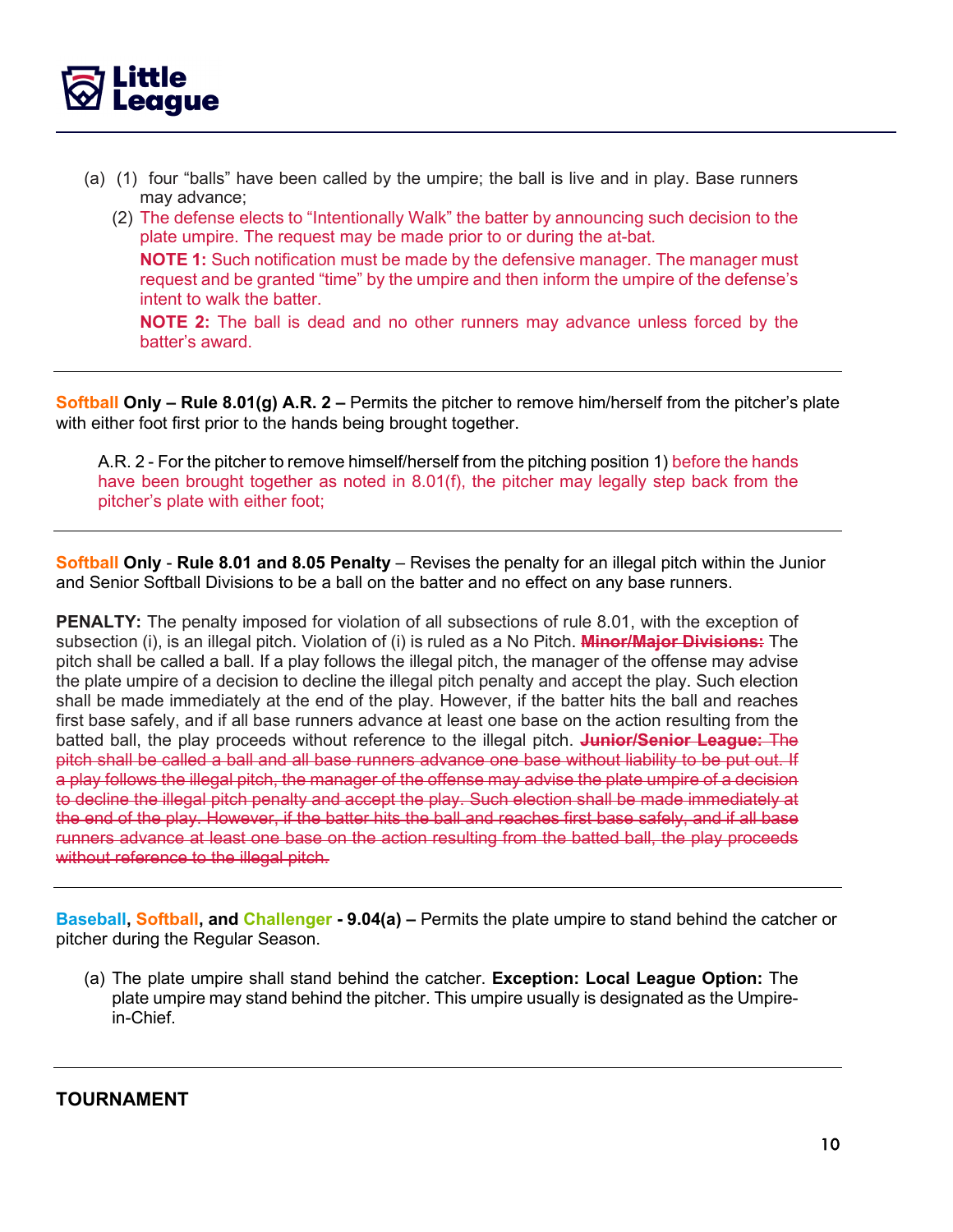

**Baseball and Softball - Tournament Teams** – Permits leagues to enter more than one tournament team, provided the teams are deemed fair and balanced, with District Administrator approval.

Each chartered league shall be eligible to enter a team. Alternates are not authorized. **NOTE:** A league may enter more than one tournament team, provided the teams are deemed fair and balanced, with the District Administrator's approval.

**Baseball Only - Tournament Managers and Coaches** – Permits Little League Baseball (Major) Division managers and/or coaches to be eligible for selection to manage/coach an Intermediate (50-70) Baseball Division Tournament team.

**Intermediate (50-70) Division:** The manager and coach(es) shall be regular season team managers and/or coaches from the Little League Baseball (Major) Division or Intermediate (50-70) Division.

**Baseball and Softball - Tournament Release of Names –** Permits leagues to release the names of players selected to a tournament team on or after May 15.

The release of names of players selected for the tournament team shall not be made before May 15, and not until the availability and eligibility of all prospective team members have been established. (The AIG group accident insurance program for Little League tournament team try-out and practice will not go into effect until May 15.)

### **Baseball and Softball**

**Tournament Player Eligibility** – Allows players to be eligible for selection to a Tournament team based on age, not division of play during the Regular Season.

**Tournament Player Eligibility -** Revises Tournament Participation to be a set number of games a player must participate within to be eligible for selection to a Tournament team. Revisions have been made to the Tournament Injury Exception and Middle School/High School Condition 2.

**Tournament Player Eligibility** – Permits 12-year-olds, who have been assessed capable and meet Tournament Eligibility requirements, to be selected to a Senior Division Tournament team.

#### **Tournament Player Eligibility – All Divisions of Baseball and Softball**

**Players are eligible for Tournament Play, provided they meet the criteria established by the Little League "Residency and School Attendance Player Eligibility Requirement," "Player Participation In Other Programs," and the following:**

**8-to 10-Year-Old Division - Any player League Age 8, 9 or 10, with amateur status, who has participated as required by Mandatory Play as an eligible player in 8 60 percent (60%) of the regular season games (Special Games may be counted toward this requirement - See Regulation IX) by the start of Tournament Play in their respective District, with the exception of the school baseball/softball season., on a:**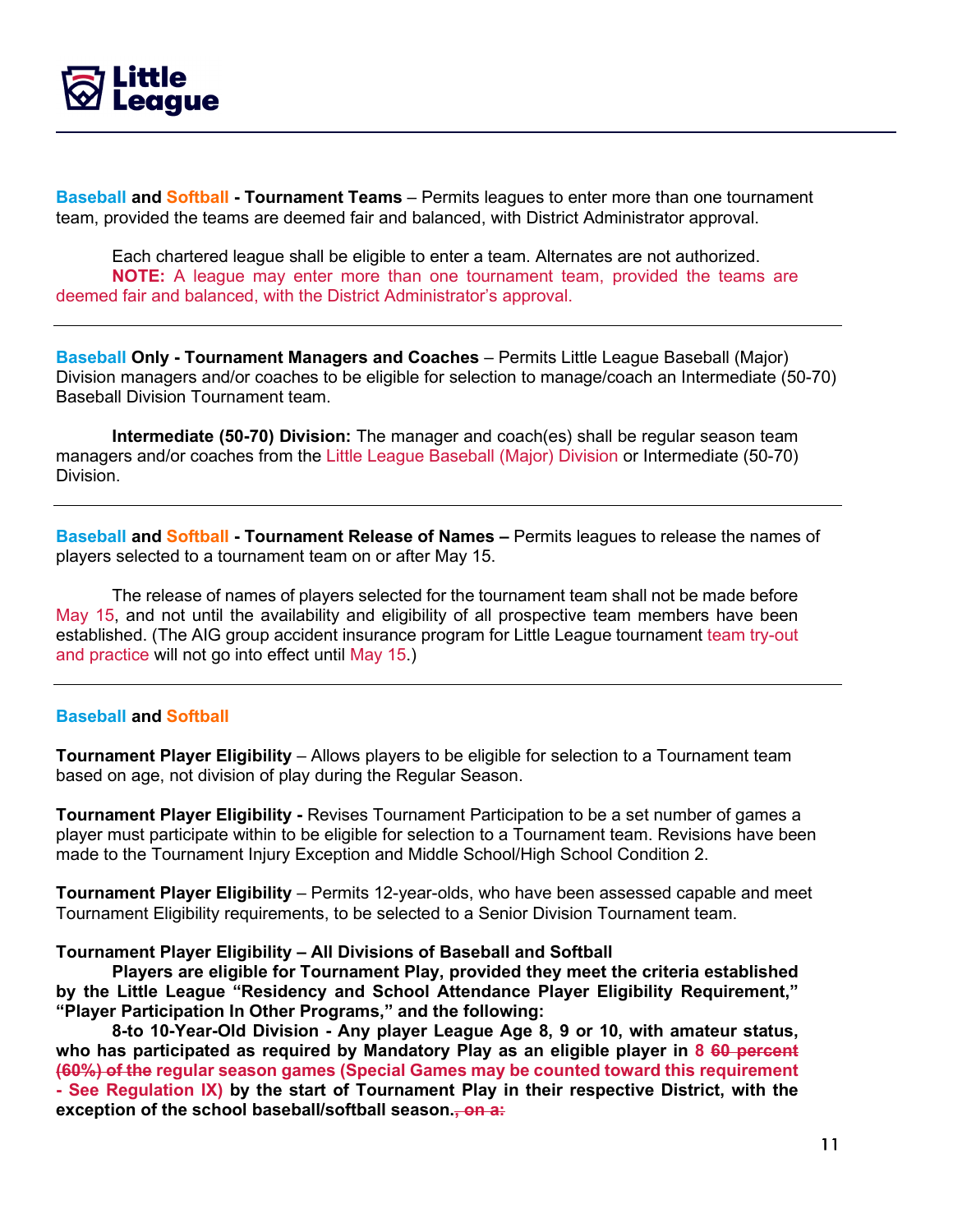

**1 . Little League Baseball/Softball (Major Division) team, or;** 

**2 . Minor League Baseball/Softball team.**

**9-to 11-Year-Old Division - Any player League Age 9, 10, or 11, with amateur status, who has participated as required by Mandatory Play as an eligible player in 8 60 percent (60%) of the regular season games (Special Games may be counted toward this requirement - See Regulation IX) by the start of Tournament Play in their respective District, with the exception of the school baseball/softball season., on a:**

**1 . Little League Baseball/Softball (Major Division) team, or;** 

**2 . Minor League Baseball/Softball team.**

**Little League (Major Division) - Any player League Age 10, 11, or 12, with amateur status, who has participated as required by Mandatory Play as an eligible player in 8 60 percent (60%) of the regular season games (Special Games may be counted toward this requirement) by the start of Tournament Play in their respective District, with the exception of the school baseball/softball season., on a:**

**1 . Little League Baseball/Softball (Major Division) team, or; 2 . Intermediate Baseball/Junior Softball team.**

**Intermediate (50-70) Division – Any player League Age 11, 12, or 13, with amateur status, who has participated as required by Mandatory Play as an eligible player in 8 60 percent (60%) of the regular season games (Special Games may be counted toward this requirement - See Regulation IX) in the Intermediate (50-70) Division by the start of Tournament Play in their respective District, with the exception of the school baseball season.**

**Junior League - Any player League Age 12, 13, or 14, with amateur status, who has participated as required by Mandatory Play as an eligible player in 8 60 percent (60%) of the regular season games (Special Games may be counted toward this requirement - See Regulation IX) by the start of Tournament Play in their respective District, with the exception of the middle school, junior high school, or high school baseball/softball season., on a:**

**1 . Junior League Baseball/Softball team, or;**

**2 . Senior League Baseball/Softball team. [For Junior Tournament eligibility, Senior League players must have played in a minimum of eight (8) regular season games or 60 percent (60%) of the regular season games, whichever is greater.]**

**Senior League - Any player League Age 12, 13, 14, 15, or 16, with amateur status, who has participated as required by Mandatory Play as an eligible player in 6 60 percent (60%) of the regular season games (Special Games may be counted toward this requirement - See Regulation IX) by the start of Tournament Play in their respective District, with the exception of the middle school, junior high school, or high school baseball/softball season., on a:**

**1 . Junior League Baseball/Softball team, or;** 

**2 . Senior League Baseball/Softball team.**

**Baseball and Softball - Tournament Player Eligibility –** Permits a player to be selected to a second tournament team once their tournament team is eliminated from the Little League International Tournament. The player must meet the requirements as outlined and be selected to a tournament team.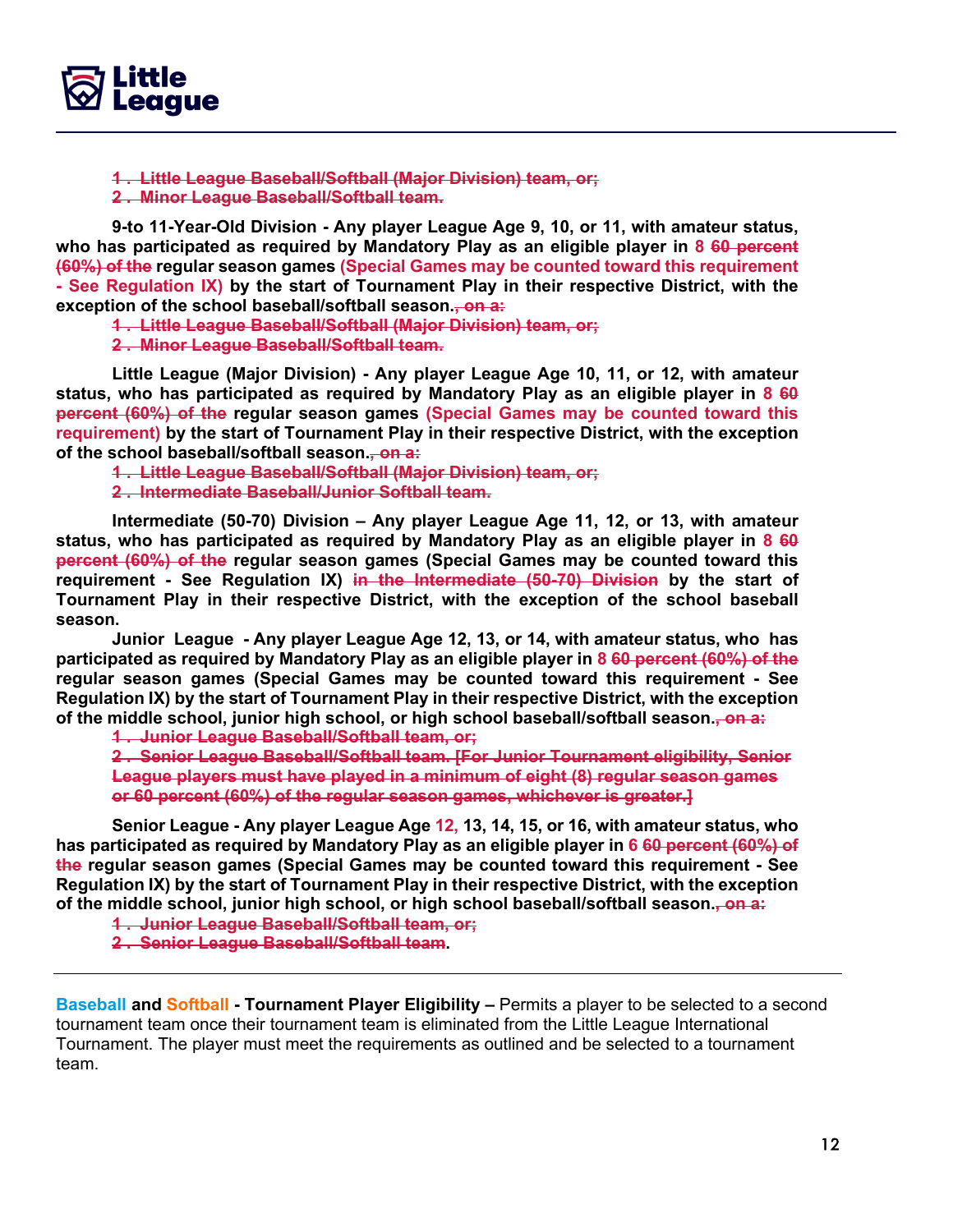

**CONDITION 3: A player may be named to the roster of, and practice with, only ONE Little League International Tournament Team at a time. Once the affidavit is signed by the local league president, player agent, and District Administrator (or their representatives), the players listed on the affidavit shall not be eligible to participate on any other Little League International Tournament Team until the team is eliminated from the Tournament. for the current year. Once the team is eliminated from the Little League International Tournament, players from that team may be added to the affidavit of a second team so long as 1. The player meets all eligibility requirements as outlined in Tournament Player Eligibility; 2. There is space on the team affidavit for an additional player; 3. The player is not replacing another eligible and available player currently named on the affidavit; 4. The player is named to a team within an older division of play; and 5. The player must be assessed capable to play within the older division of play. The addition must be certified by the District Administrator or his/her appointee prior to playing with the second team.**

**Baseball/Softball players league age 9, 10, 11, 12, 13, and 14 may be eligible for selection to multiple tournament teams. These players may only be selected to one tournament team at a time. Under no circumstances may these players be chosen for, practice with, or participate with more than one tournament team at a time. Only under the circumstances listed in Condition 3 may a player be selected to a second tournament team.**

**Baseball and Softball - Tournament Schedules** – Revises the date when schedules must be finalized to be June 20 or two (2) weeks prior to the start of tournament (whichever is earliest).

Each District Administrator must finalize tournament schedules two (2) weeks prior to the start of the tournament or by June 20 (whichever is earliest). Schedules for each level (District, Section, Division, State, Regional) must utilize Little League International approved single elimination brackets, double elimination brackets, modified double elimination brackets, or pool play/elimination format with pool play tie breaker format as noted in this section. All other tournament formats must be approved by the Tournament Committee. **NOTE:** Schedules shall not be altered once a tournament starts without Tournament Committee approval.

**Baseball Only - Tournament Schedules** – Sanctions one (1) doubleheader per Tournament level for 8- to 10-Year-Old, 9- to 11-Year-Old, and Little League Baseball Divisions.

**8- to 10-Year-Old, 9- to 11-Year-Old, and Little League Divisions:** A team may play one (1) doubleheader two games in one day during each level of Tournament (District, Section, Division, State, Regional) without a waiver. with the approval of the Regional Director.

**Baseball and Softball - Tournament Team Practice -** Revises the date when leagues may hold tournament try-outs and when tournament teams may hold practices to be May 15.

Try-outs and practices by tournament teams shall not be held before May 15. Tournament team practice may only take place against other Little League teams within the same or contiguous districts in the same division, providing such practice is done out of uniform. (The AIG group